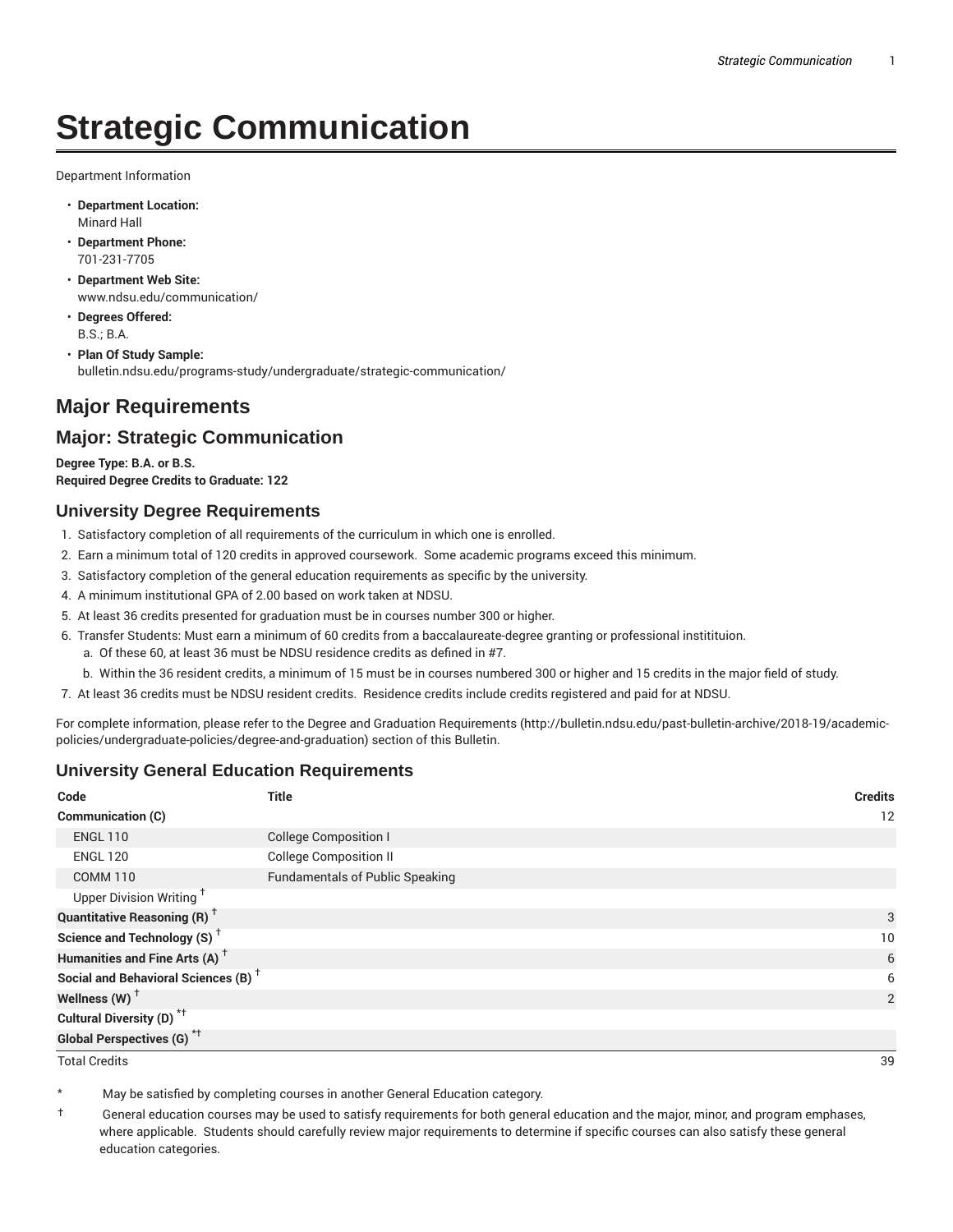• A list of university approved general education courses and administrative policies are available here (http://bulletin.ndsu.edu/past-bulletinarchive/2018-19/academic-policies/undergraduate-policies/general-education/#genedcoursestext).

#### **Arts, Humanities, and Social Sciences**

#### **Degree Requirements**

**Bachelor of Science (B.S.) Degree –** The completion of a minor program of study, a second major, or a second degree is required.

**Bachelor of Arts (B.A.) Degree –** Second year language proficiency at college level required.

#### **Arts, Humanities and Social Sciences College Requirements**

An additional 9 credits are required by the College of Arts, Humanities and Social Sciences for all Bachelor of Science and Bachelor of Arts degree programs of study, except the Bachelor of Fine Arts degree, the Bachelor of Music degree, Bachelor of Landscape Architecture degree, and the Bachelor of Science in Architecture degree:

| Code                                  | Title                                                                            |                                                                                                                                                                                                                                                                                | <b>Credits</b> |
|---------------------------------------|----------------------------------------------------------------------------------|--------------------------------------------------------------------------------------------------------------------------------------------------------------------------------------------------------------------------------------------------------------------------------|----------------|
| <b>AH&amp;SS College Requirements</b> |                                                                                  |                                                                                                                                                                                                                                                                                |                |
|                                       | listed for each area. A course with the WGS prefix can only be used in one area. | Courses used to satisfy any general education requirement cannot be used to also count toward the AH&SS College Requirements. A<br>minimum of three credits is required in each of the 3 following areas for a total of 9 credits. Choose only those courses with the prefixes |                |
| <b>Area One: Humanities</b>           |                                                                                  |                                                                                                                                                                                                                                                                                | 3              |
|                                       | ARB, ENGL, FREN, GERM, HIST, HUM, PHIL, RELS, SPAN, or WGS                       |                                                                                                                                                                                                                                                                                |                |
| <b>Area Two: Social Sciences</b>      |                                                                                  |                                                                                                                                                                                                                                                                                | 3              |
|                                       | ANTH. CJ. COMM. EMGT. POLS. SOC. or WGS                                          |                                                                                                                                                                                                                                                                                |                |
| <b>Area Three: Fine Arts</b>          |                                                                                  |                                                                                                                                                                                                                                                                                | 3              |
|                                       | ARCH, ART, ENVD, LA, MUSC, or THEA                                               |                                                                                                                                                                                                                                                                                |                |
| <b>Total Credits</b>                  |                                                                                  |                                                                                                                                                                                                                                                                                |                |

#### **Major Requirements**

| Code                                                                | <b>Title</b>                                                                                                                      | <b>Credits</b> |  |  |
|---------------------------------------------------------------------|-----------------------------------------------------------------------------------------------------------------------------------|----------------|--|--|
| <b>Pre-Communication Requirements:</b>                              |                                                                                                                                   |                |  |  |
|                                                                     | Students must complete the following 19 credits of coursework with a minimum GPA of 3.0 to be admitted to the professional major. |                |  |  |
| <b>ENGL 120</b>                                                     | <b>College Composition II</b>                                                                                                     | 3              |  |  |
| <b>COMM 110</b>                                                     | <b>Fundamentals of Public Speaking</b>                                                                                            | 3              |  |  |
| <b>COMM 112</b>                                                     | Understanding Media and Social Change                                                                                             | 3              |  |  |
| <b>COMM 114</b>                                                     | <b>Human Communication</b>                                                                                                        | 3              |  |  |
| <b>COMM 189</b>                                                     | <b>Skills for Academic Success</b>                                                                                                |                |  |  |
| <b>COMM 212</b>                                                     | Interpersonal Communication                                                                                                       | 3              |  |  |
| <b>COMM 220</b>                                                     | Persuasion                                                                                                                        | 3              |  |  |
| <b>Professional Strategic Communication Major</b>                   |                                                                                                                                   |                |  |  |
| <b>COMM 200</b>                                                     | Introduction to Media Writing                                                                                                     | 3              |  |  |
| <b>COMM 320</b>                                                     | <b>Communication Research Methods</b>                                                                                             | 3              |  |  |
| <b>COMM 375</b>                                                     | Principles of Strategic Communication                                                                                             | 3              |  |  |
| <b>COMM 377</b>                                                     | Media Planning                                                                                                                    | 3              |  |  |
| <b>COMM 425</b>                                                     | <b>Specialty Writing</b>                                                                                                          | 3              |  |  |
| <b>COMM 431</b>                                                     | <b>Communication Ethics and Law</b>                                                                                               | 3              |  |  |
| <b>COMM 472</b>                                                     | <b>Public Relations Campaigns</b>                                                                                                 | 3              |  |  |
| or COMM 476                                                         | <b>Advertising Campaign Practicum</b>                                                                                             |                |  |  |
| or COMM 480                                                         | <b>Health Communication II</b>                                                                                                    |                |  |  |
| <b>COMM 496</b>                                                     | <b>Field Experience</b>                                                                                                           | 3              |  |  |
| Select one of the following for upper division writing requirement: |                                                                                                                                   | 3              |  |  |
| <b>ENGL 320</b>                                                     | <b>Business and Professional Writing</b>                                                                                          |                |  |  |
| <b>ENGL 321</b>                                                     | Writing in the Technical Professions                                                                                              |                |  |  |
| <b>ENGL 324</b>                                                     | Writing in the Sciences                                                                                                           |                |  |  |
| <b>ENGL 325</b>                                                     | Writing in the Health Professions                                                                                                 |                |  |  |